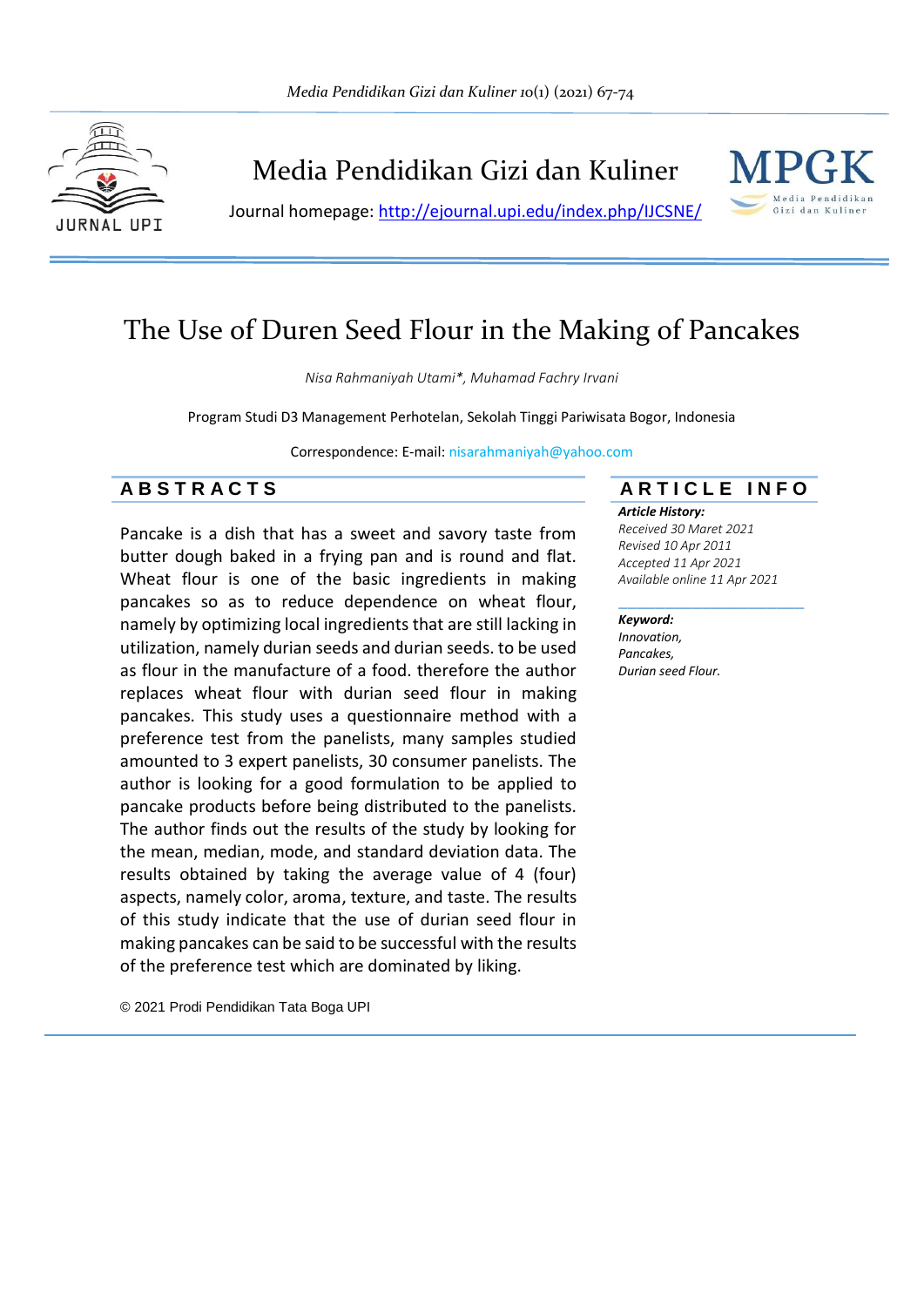### **1. INTRODUCTION**

Culinary is a mixed hobby commonly referred to as culinary tourism whose purpose is to eat and travel (tour, travel). However, usually the word culinary refers to the food rather than the road. Culinary is a part of life that is closely related to daily food consumption because everyone needs food. Starting from simple food to high-class food. All of this requires quality and nutritious processing. In "Culinary Tourism" itself proves that all things related to cooking and culinary get special attention among the community ( $Fajri R$ , 2014) Currently the culinary world is very developed in developing culinary products or for individuals who want to make a new touch , to create satisfaction for the connoisseurs and various culinary dishes have turned into trends in the development of the culinary world. One part of the culinary field is pastry which has become a trend in the development of the culinary world. Pastry is a part of the kitchen that produces mainly various types of bread, cakes, and desserts.

Dessert products are very popular with the public, especially young people. This product can generally be enjoyed on various occasions or not limited to certain events. As the development of dessert is no longer only eaten as a dessert but can also be consumed as a snack (snack). This is evidenced by the number of restaurants and cafes that provide dessert as a complementary menu, which is a dessert. As a dessert dessert should be refreshing. At first the dessert was served from fresh fruits without processing. Dessert usually has a sweet and refreshing taste, sometimes there is a salty taste or a combination. Desserts are generally divided into 2 groups, namely: hot desserts and cold desserts (Hamidah, 2016). Cold desserts are served cold, including the utensils that must be cold, including puddings, fruits, and mousses. While hot desserts are served in hot or warm temperatures, included in this group such as apple pie, and cake, pancakes (Hamidah, 2016). One of the most popular hot dessert products is pancakes. Pancake in Dutch is pannenkoek.

Pancake is a dish that has a sweet and savory taste from butter dough baked in a frying pan and is round and flat. Butter dough is a liquid dough consisting of flour, eggs, milk and developer which is stirred so that it is emulsified and cooked by baking technique (Amarilia.H, 2012). Pancakes with good quality standards are pancakes with perfect blooming power. Milk or fla made from fruit pancakes can be a source of antioxidants for the body. Apart from being a delicious snack, pancakes also contain quite low calories if you use half a serving of butter and replace cow's milk with soy milk, the fiber contained in wheat flour is an added value of this product (Amarilia, H. 2011:11).

Pancakes can be served while they are still warm or after they are cold. These cakes are eaten with the addition of butter and maple syrup, jam, or honey (Yaputra Kevin, 2015). Pancakes are generally made from wheat flour, thereby increasing the use of wheat flour in the community. Wheat flour is one of the basic ingredients in cake making that has been widely developed and consumed by the public, for the needs of flour in Indonesia, it is still widely obtained by importing raw materials in large quantities. The Culinary Institute of America (2011) in Djoni Wibowo (2012). So as to reduce people's dependence on imported products on wheat flour, namely by optimizing local ingredients. For this reason, one of the ingredients that is an alternative to wheat flour that has not been utilized is flour from durian seeds. Durian (Durio zibethinus murr) is one of the most popular fruits in Indonesia. The part of the durian fruit that is usually consumed is the flesh. The percentage of the weight of this part is low at only 20-35%. This means that the skin (60-75%) and seeds (5-15%) of durian have not been fully utilized (Wahyono, 2009; Anwar and Afrisanti, 2011). Generally, the skin and seeds become waste, only a small part of which is used as animal feed and many are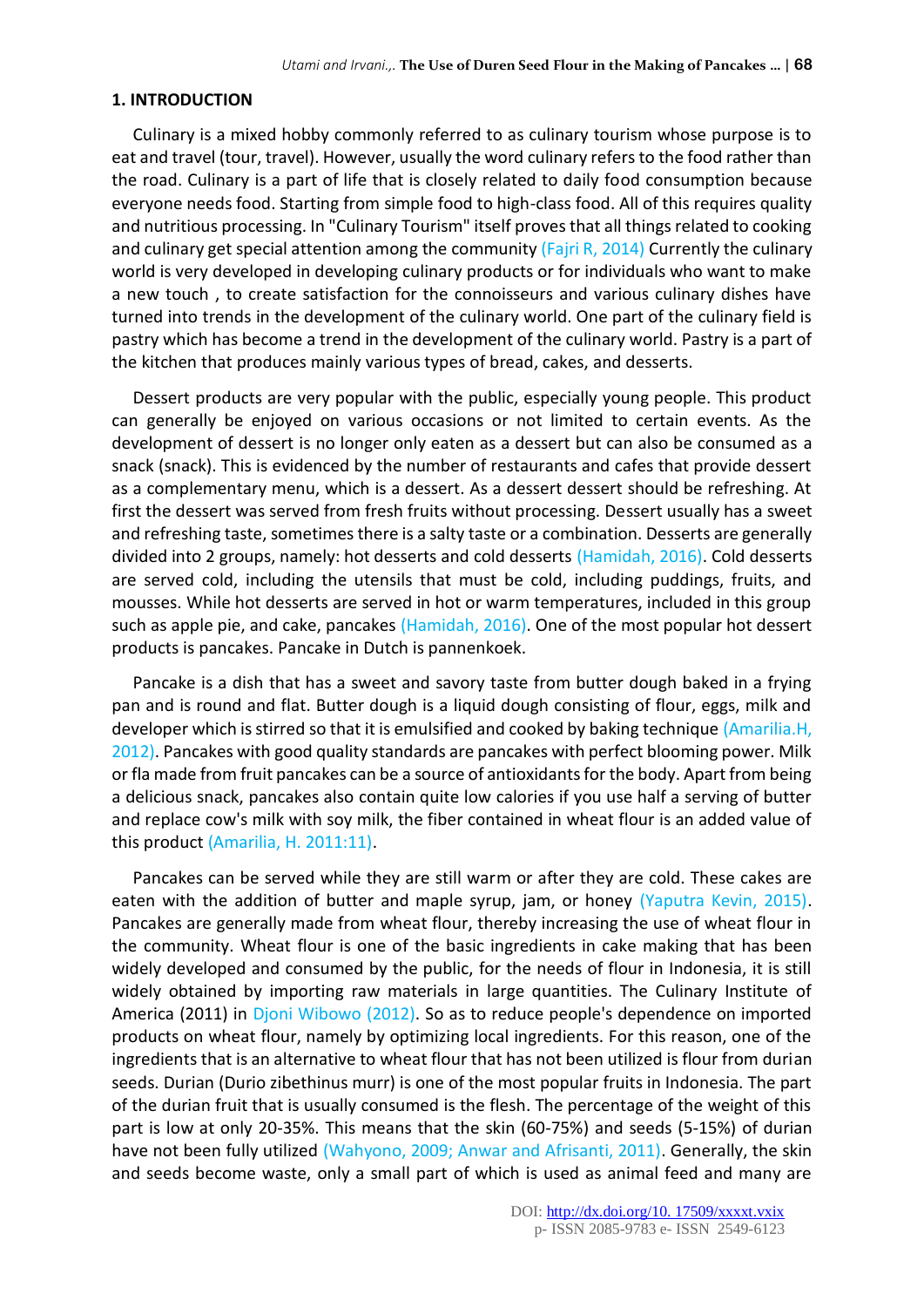thrown away, even though durian seeds can be used as a food ingredient. Durian seeds contain nutritional components, namely 2-3% protein, 45-47% carbohydrates, 1% fat, 1-2% ash, and 48-51% water (Djaeni and Prasetyaningrum, 2010). Durian seeds are rich in carbohydrate content which is quite high compared to the carbohydrate content of cassava 36.8% or sweet potato 35.4% (Mahmud, 2009; Luky Prasetyo, 2018).

List of Foodstuff Composition, 2012 It can be compared that durian seed flour contains more nutrients, one of which is protein and carbohydrates so that the presence of durian seed flour can increase the nutrition in pancake products on the content value. Durian seed flour, although high in protein, does not contain gluten, so it does not have the property to trap gas in dough fermentation. And the higher the protein content in wheat flour, the higher the gluten content and able to absorb and trap more water (Water Holding Capacity) so that the dough is able to store more CO2 gas. And this durian seed flour can be used as an alternative solution to replace wheat flour, given the large amount of flour imports in Indonesia (Lubis, 2010). From these circumstances, the author is interested in making a processed food using durian seed flour, namely making pancakes instead of using wheat flour. 6 Starting from the interest above, the author made a study with the title: "Use of Duren Seed Flour in Making Pancakes"

Problem Formulation Based on the background that the author has stated above, the authors formulate the problem as follows: 1. Can durian seed flour be used in making pancakes?; 2. How to determine the formulation of durian seed flour pancakes?; 3. What is the level of people's preference for pancakes using durian seed flour, in terms of color, aroma, texture and taste?

#### **2. LITERATURE REVIEW**

#### **2.1. Definition of Innovation**

According to (West & Far Ancok, 2012 in Winata, W. & Wijaya, A. 2019) Innovation is the intentional introduction and application of new ideas, processes, products, and procedures to the units that implement them, which are designed to provide benefits to individuals, groups, organizations and society at large. Innovation as an "object" also has the meaning of a new product or practice available for application, generally in a commercial context. Usually, varying degrees of novelty can be distinguished, depending on the context. An innovation can be new to a company, new to markets, countries or regions, and globally. Meanwhile, innovation as an "activity" is a process of creating innovation.

#### **2.2. Definition of Pancakes**

According to (Bette Kroening 2003 in Yaputra Kevin, 2015). Pancake in Dutch is pannenkoek. Pancakes are pancakes made from flour, eggs, sugar and milk. They call it "Alita Dolcia" (meaning: sweet food). The ingredients are mixed with water to form a thick dough which is fried on a flat pan that is smeared with a little oil. Once cooked, the pancakes can be served while they are still warm or after they have cooled. This cake is eaten with added butter and maple syrup, jam, or honey.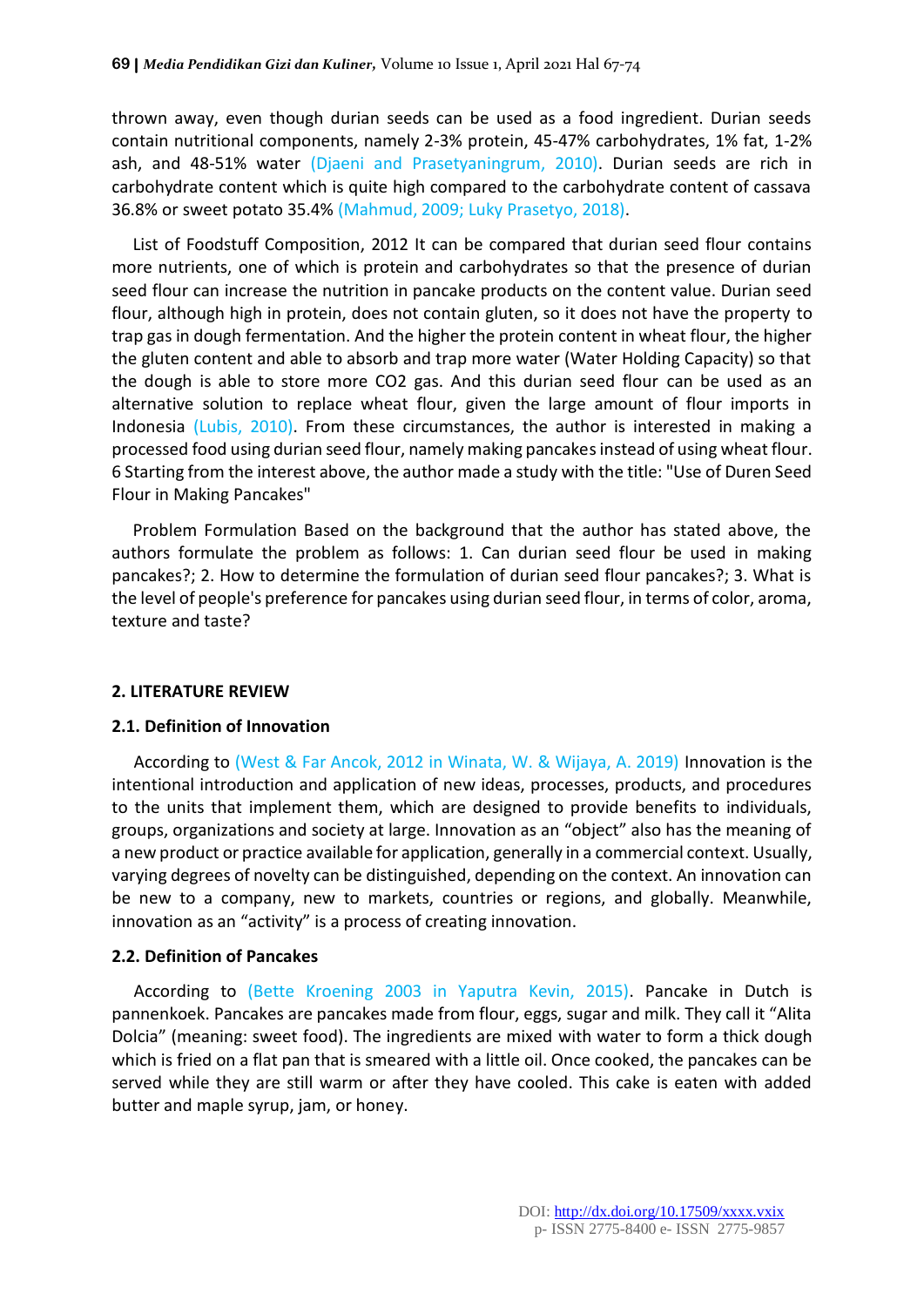# **2.3. History of Pancakes**

The history of pancakes in its journey, culinary manuscripts, such as the Oxford Companion to Food written by Alan Davidson, mentions that pancakes are a popular food in Europe. Namely known in this vast land since around 1430 in the Middle Ages. In mainland Europe, originally pancakes were better known as the food of Eastern Europeans, such as Mardi Gras. Because, they make pancakes as 14 traditional foods on Shrove Tuesday or Pancake Tuesday, the day before the Easter fast. During its development, pancakes were also adopted in various countries under various names. As in Germany, pancakes are made in a denser form and made from potatoes called pfannkuchen. In France, there are thin and crispy pancakes called crepes.

# **2.4. Durian Seed Flour**

The content of durian seed flour is very good for consumption because of its high protein content compared to flour in general. This durian seed flour can be used as an alternative solution to replace wheat flour, considering the large amount of flour imports in Indonesia.

# **3. METHODS**

The methodology used by the author in this study is an experiment with a Completely Randomized Design (CRD) consisting of 4 treatments, through a series of trials to find a standard pancake recipe using durian seed flour. The trial of making pancakes using durian seed flour was carried out repeatedly to produce a standard pancake recipe that looks perfect, has a good taste.

# **4. TIME AND PLACE**

The research time is from August 2020 to September 2020. This trial was carried out several times until a standard recipe was obtained. The trial process was carried out in the kitchen of the researcher's house located in Kp. Kali Pure rt.02/rw.01 No.142 Kencana Village, Bogor City, West Java.

# **5. RESULTS AND DISCUSSION**

Discussion of Data Processing Results The following is the conclusion of the product calculation "Use of Durian Seed Flour in Making Pancakes", with the formula 60% 80% 100% Taste Strongly Dislike Dislike Like Very Like. The following is the conclusion of the calculation of the product of making pancakes using durian seed flour.

In the manufacture of pancake products with the addition of durian seed flour, it was concluded that the results were in the form of questionnaire data to the panelists, totaling 3 panelists in the expert category using four aspects, including: color, aroma, texture and taste in 3 experimental formulations. The total for the color aspect in the 3 formulations of 96 trials got a score of 3.6 with the conclusion tending to Like, the total for the aroma aspect in the 3 experimental formulations getting a score of 3.4 with the conclusion tending to Quite Like the total for the taste aspect in the 3 experimental formulations getting a score of 3.3 with the conclusion tending to Quite Like, and, the total for the texture aspect in the 3 experimental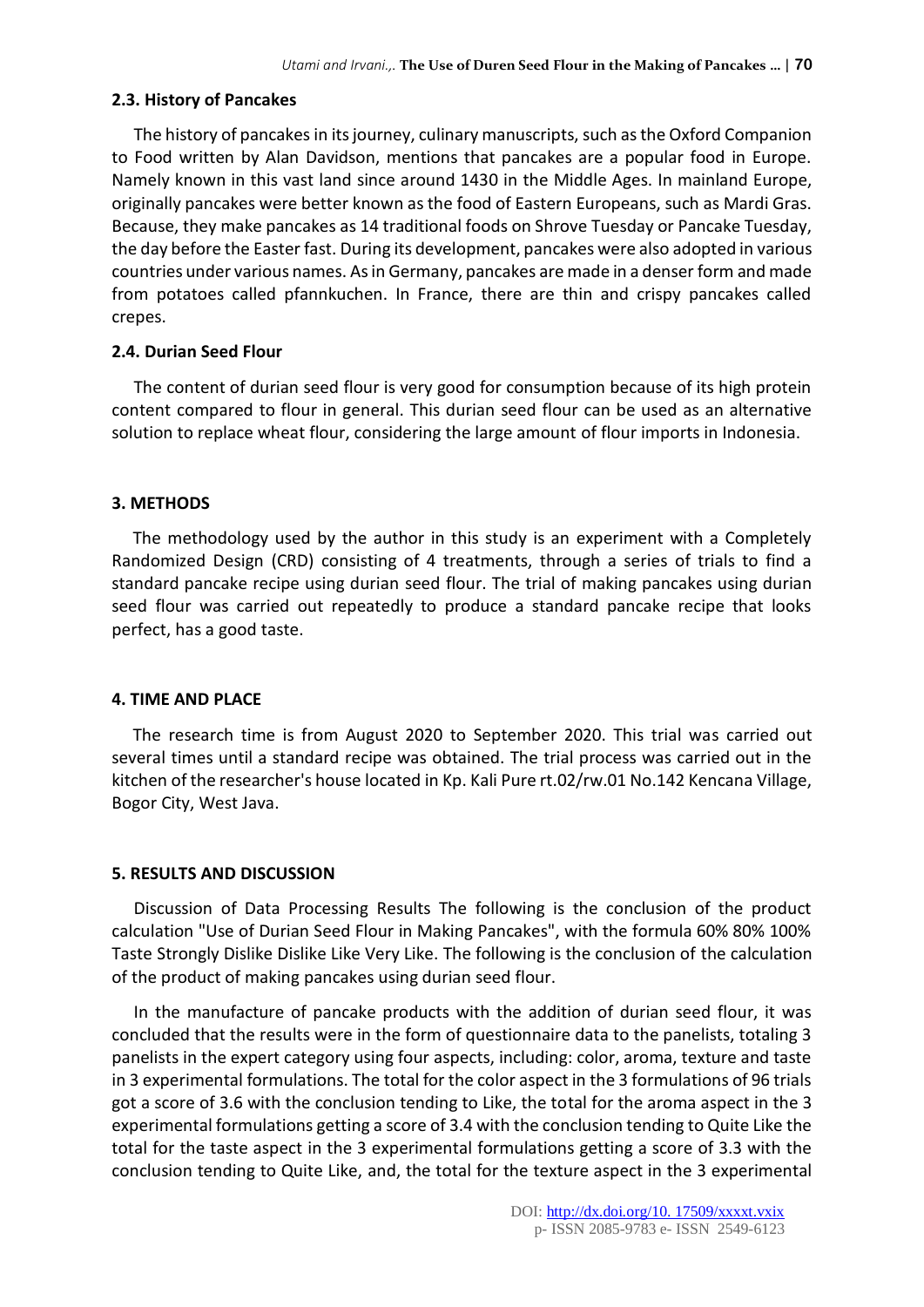formulations got a score of 3.3 with the conclusion that it tended to be quite like. Based on the results of the questionnaire research on pancake products with durian seed flour, a total of 41.34 results were obtained which were in the category tended to quite like, with the lowest indicator for questionnaire questions was the taste aspect with a score of 2.33. Meanwhile, the highest score is in the color aspect with a score of 4.33. The results showed that the researchers were interested in the experimental formulation of pancakes with durian seed flour. From the experimental formulation P2 in the manufacture of pancakes which added durian seed flour from the panelist data that had been taken the panelists liked the P2 formulation product. Judging from the 3 aspects between P2, P3 and P4 listed in the data table above.

| Test           | <b>Dimensions</b> | Mean  | <b>Median</b>  | <b>Modus</b> | <b>Standard</b><br><b>Deviation</b> |
|----------------|-------------------|-------|----------------|--------------|-------------------------------------|
| P <sub>2</sub> | Color             | 4     | 4              | 4            | .000                                |
|                | Scent             | 4     | 4              | 4            | .000                                |
|                | Flavor            | 4     | 4              | 4            | .000                                |
|                | Texture           | 4     | 4              | 4            | .000                                |
| P <sub>3</sub> | Color             | 2.67  | 3              | 3            | .577                                |
|                | Scent             | 3.67  | 3              | 3            | 1.155                               |
|                | Flavor            | 3.67  | 3              | 3            | 1.155                               |
|                | Texture           | 3.33  | 3              | 3            | .577                                |
| <b>P4</b>      | Color             | 4.33  | 5              | 5            | 1.155                               |
|                | Scent             | 2.67  | 3              | 3            | .577                                |
|                | Flavor            | 2.33  | $\overline{2}$ | 2            | .479                                |
|                | Texture           | 2.67  | 3              | 3            | .577                                |
| Sum            |                   | 41.34 | 41             | 41           | 6.252                               |
| Average        |                   | 3.44  | 3.41           | 3.41         | .521                                |

**Table 1.** Conclusion of Expert Panelist Questionnaire Results on Products Using Durian Seed Flour in Making Pancakes

Source: Writer, 2020

In the manufacture of pancake products with the addition of durian seed flour, it was concluded that the results were in the form of questionnaire data to the panelists, totaling 30 panelists in the consumer category using four aspects, including: color, aroma, texture and taste in 3 experimental formulations. The total for the color aspect in the 3 experimental formulations got a score of 3.5 with the conclusion tending to Like, the total for the aroma aspect in the 3 experimental formulations getting a score of 3.8 with the conclusion tending to Like, the total for the taste aspect in the 3 experimental formulations getting a score of 3.2 with the conclusion tending to be 98 Quite Like, and the total for the texture aspect in the 3 experimental formulations got a score of 3.6 with the conclusion tending to like. Based on the results of the questionnaire research on pancake products with durian seed flour, a total of 42.98 results were obtained which were in the Like category, with the lowest indicator for questionnaire questions being the taste aspect with a score of 2.33. Meanwhile, the highest score is in the aroma aspect with a score of 4.77. The results showed that the researchers were interested in the experimental formulation of pancakes with durian seed flour. From the experimental formulation P2 in the manufacture of pancakes which added durian seed flour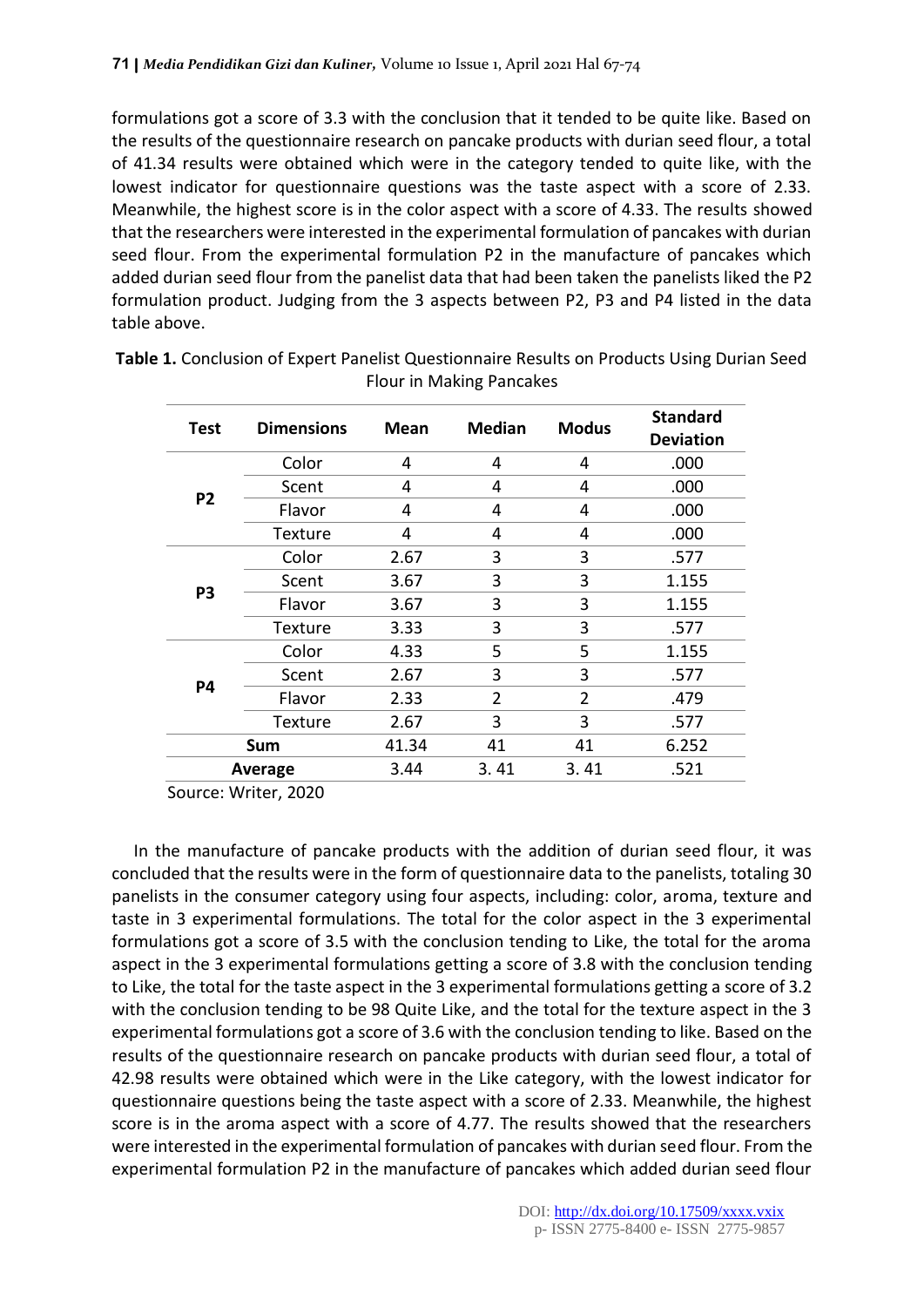from the panelist data that had been taken the panelists liked the P2 formulation product. Judging from the 3 aspects between P2, P3 and P4 listed in the data table above.

| Test           | <b>Dimensions</b> | Mean | <b>Median</b>  | <b>Modus</b>   | <b>Standard</b><br><b>Deviation</b> |
|----------------|-------------------|------|----------------|----------------|-------------------------------------|
| P <sub>2</sub> | Color             | 3.67 | 4              | 4              | .547                                |
|                | Scent             | 4.77 | 4              | 4              | .504                                |
|                | Flavor            | 3.77 | 4              | 4              | .568                                |
|                | Texture           | 3.93 | 4              | 4              | .521                                |
| P <sub>3</sub> | Color             | 3.67 | 4              | 4              | .547                                |
|                | Scent             | 3.80 | 4              | 4              | .484                                |
|                | Flavor            | 3.70 | 4              | 4              | .651                                |
|                | Texture           | 3.97 | 4              | 4              | .490                                |
| P4             | Color             | 3.43 | 3              | 3              | .679                                |
|                | Scent             | 2.87 | 3              | 3              | .730                                |
|                | Flavor            | 2.33 | $\overline{2}$ | $\overline{2}$ | .479                                |
|                | Texture           | 3.07 | 3              | 3              | .740                                |
|                | Sum               |      | 43             | 43             | 6.94                                |
| Average        |                   | 3.58 | 3.58           | 3.58           | .578                                |

**Table 2.** Conclusion of Consumer Panelist Questionnaire Results on Products Using Durian Seed Flour in Making Pancakes

Source: Writer, 2020

The author is looking for a good formulation to be applied to pancake products before being distributed to the panelists. The author finds out the results of the study by looking for the mean, median, mode, and standard deviation data. The results obtained by taking the average value of 4 (four) aspects, namely color, aroma, texture, and taste. The results of this study indicate that the use of durian seed flour in making pancakes can be said to be successful with the results of the preference test which are dominated by liking.

# **6. CONCLUSION**

Based on the results of research and data calculations, the following conclusions can be drawn: the experimental results of durian seed flour in making pancakes turned out that durian seed flour can be used as an additional ingredient for making pancakes. Based on the experimental test results of 3 pancake-making formulas using different durian seed flours, namely (20% durian seed flour and 80% wheat flour), (40% durian seed flour and 60% wheat flour), and (100% durian flour). durian seeds) it was concluded that the formulation used by the author in processing pancakes made from additional durian seed flour got good results and for the basic ingredients of durian seed flour had a lack of taste and texture. Judging from the mean, median, mode and standard deviation values that have been obtained from the results of calculations and questionnaires distributed to expert panelists and consumers. For expert panelists, it can be concluded that the overall pancake product value in terms of Color, Aroma, Taste and Texture is 41.34 with an average value of 3.44 and for the most preferred value, P2 (20% durian seed flour and 80% wheat flour) with a total value 16 with an average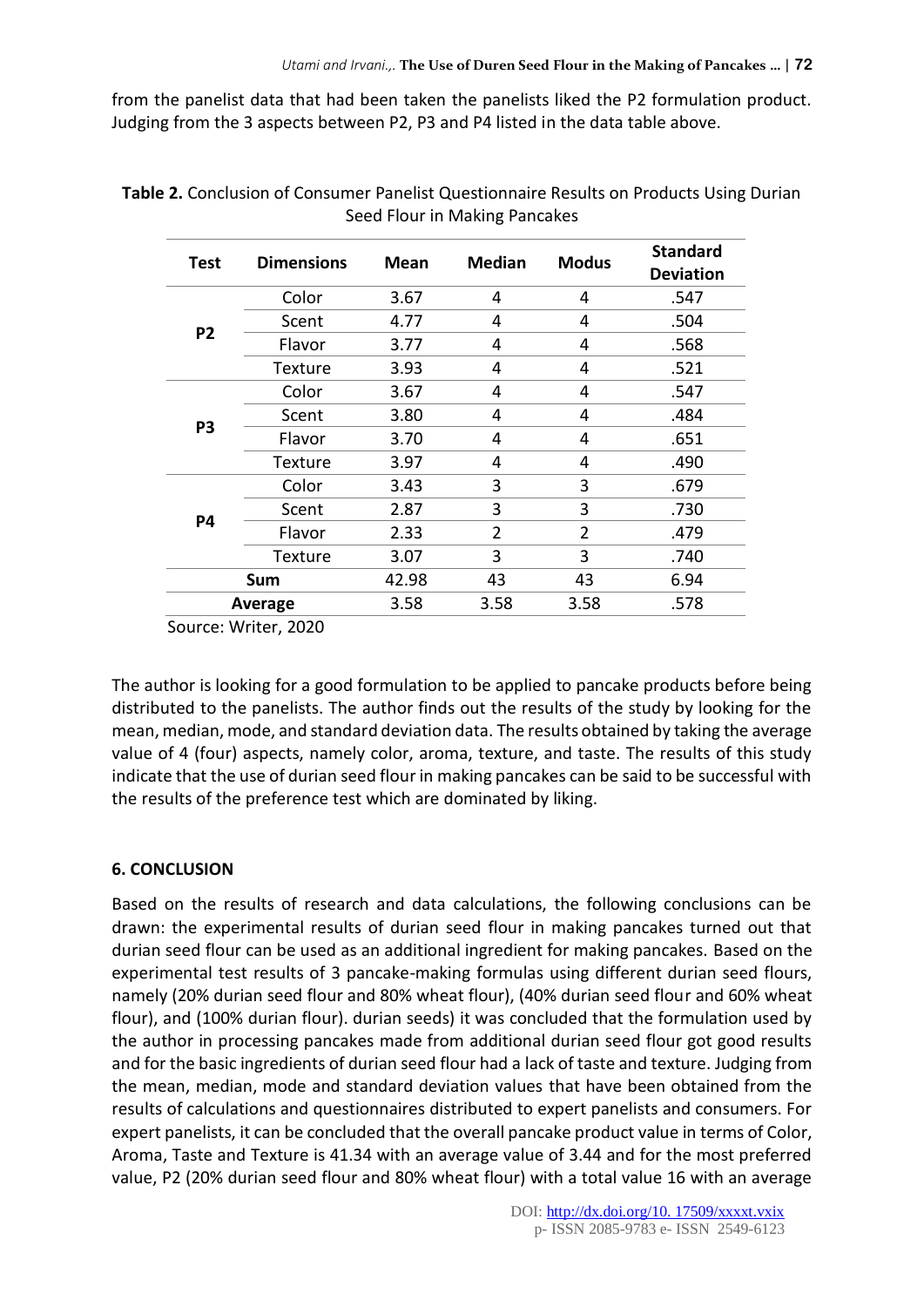value of 4, while for panelists of 100 consumers it can be concluded that the overall pancake product value is 42.98 with an average value of 3.58 and the most preferred value is P2 (20% durian seed flour and 80% wheat flour) with a value of a total of 16.14 with an average score of 4.03. That pancake product made from a mixture of durian seed flour was accepted with a value dominated by the likes category from the aspect of Color, Aroma and Texture. However, there is still a dislike for taste, from pancakes made from durian seed flour.

# **8. REFERENCES**

Arikunto, S. (2010). Prosedur Penelitian Suatu Pendekatan Praktik. Jakarta: Rineka Cipta.

- Astini, Fitria (2019) Pembuatan Bekatul Cake In Jar Sebagai Altenatif Dessert Sehat. D3 thesis, Universitas Negeri Yogyakarta.
- Agusman, (2013). Pengujian Organoleptik. Teknologi Pangan. Universitas Muhammadiyah Semarang.
- Delvia Risa Malini. (2016). Pemanfaatan Tepung Biji Durian sebagai Bahan Pengisi Bakso Daging Sapi. Tesis. Sekolah pascasarjana. Institut Pertanian Bogor. Bogor
- Direktorat Gizi Depkes RI. (2009). Daftar Komposisi Zat Gizi Pangan Indonesia. Departemen Kesehatan RI. Jakarta
- Efendi, R. (2016). Penambahan Tepung Biji Durian (Durio Zibethinus Murr) Dalam Pembuatan Roti Tawar (Doctoral dissertation, Riau University).
- Efendi, R. (2016). Penambahan Tepung Biji Durian (Durio Zibethinus Murr) Dalam Pembuatan Roti Tawar (Doctoral dissertation, Riau University).
- Hasanatun, Hasanatun (2019) Hubungan Status Gizi Dan Pengetahuan Gizi Seimbang Dengan Kebugaran Jasmani Pada Atlet Pencak Silat Pagar Nusa Gresik. undergraduate thesis, Universitas Muhammadiyah Gresik.

Kevin, Yaputra. (2015).Uji Kesukaan Pancake Dengan Tepung Maizena. Binus University

- Kurnia, P. (2017). Uji Mutu Organoleptik. Universitas Muhammadiyah Semarang
- Nur, Mukhamad Husain and Susanti, Siti and Bintoro, V. Priyo (2016) Profil Warna, Distribusi Ukuran Partikel, pH, dan Kadar Air Tepung Biji Durian dengan Suhu Pengeringan yang Berbeda (Color Profiles, Particle Size Distribution, pH, and Moisture Content of Durian Seed Flour with Different Drying Temperature). Undergraduate thesis, Fakultas Peternakan & Pertanian Undip.
- Putri, F. (2015). Pengaruh Massa Tepung Maizena Dan Plsticizer (SORBITOL) Terhadap Kualitas Plastik Biodegradable Dari Tepung Biji Durian (Doctoral dissertation, Politeknik Negeri Sriwijaya).
- Sugiyono. (2016). Metode Penelitian Kuantitatif, Kualitatif dan R&D. Bandung: PT Alfabet.
- Utomo, P. A. (2015). Eksperimen Pembuatan Pancake Komposit Tepung Ubi Jalar Ungu Dengan penambahan Sari Bit. (Doctoral dissertation, universitas negeri semarang).